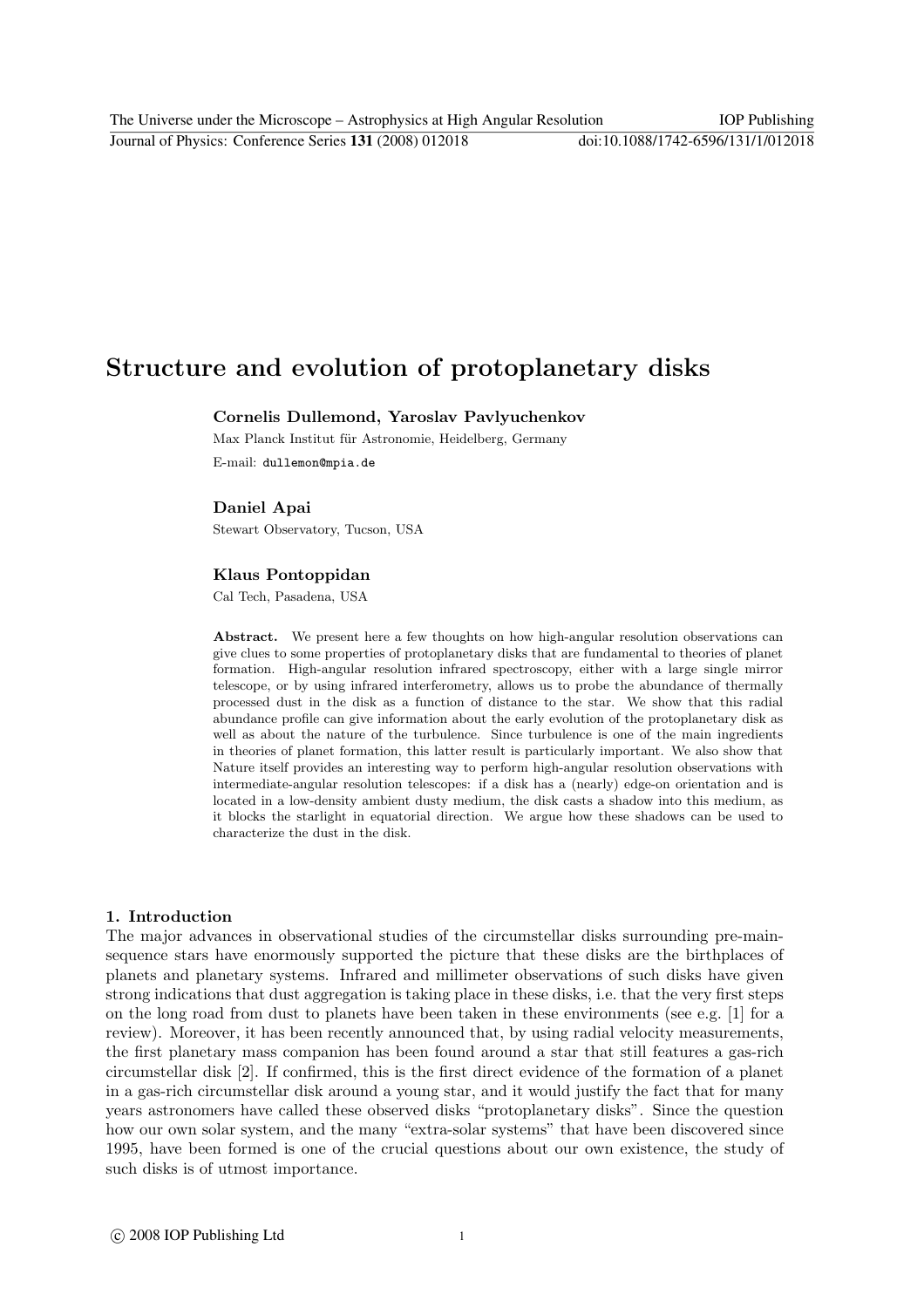| The Universe under the Microscope – Astrophysics at High Angular Resolution | <b>IOP</b> Publishing              |
|-----------------------------------------------------------------------------|------------------------------------|
| Journal of Physics: Conference Series 131 (2008) 012018                     | doi:10.1088/1742-6596/131/1/012018 |

Observational techniques to study these disks have improved dramatically over the past 15 years. Yet, it is still a major challenge to get enough spatial resolution to really study details of processes happening in these disks. Most of the information we have today of protoplanetary disks as a class of objects still comes from unresolved observations. The Spitzer Space Telescope has observed a very large number of T Tauri stars, their slightly more massive cousins, the Herbig Ae stars as well as their considerably less massive siblings, the Brown Dwards, using infrared spectropscopy (see e.g.  $[3-6]$ ). Using these spectra it is possible to infer the properties of the solid material in the disk, and hence how far it is along the path of growth to larger bodies, as well as information about the thermal history of this matter. Spitzer has given a large number of such high quality spectra, and has made a meaningful statistical analysis possible. But Spitzer does not even nearly have sufficient angular resolution to spatially resolve these disks. So what one observes is the average properties of the dust throughout the disk. It is hard to analyze such data in terms of theoretical models of dust evolution because of the lack of spatial information. For some bright sources, however, it is possible to obtain spatial information about the dust content of these disks. For instance, with the MIDI instrument on the Very Large Telescope one can perform mid-infrared interferometry measurements. This makes it possible to observationaly separate mid infrared spectra into an "inner disk spectrum", emitted inward of about 2 AU from the central star and an "outer disk spectrum", emitted outward of 2 AU [7]. Using different baselines it is in principle possible to "scan" the disk from inside out, obtaining mid-infrared spectra as a function of radius. As I will argue in this chapter, this may provide interesting clues to the nature of turbulence in disks and to the very early formation history of disks. I will also argue that in addition to new instrumentation to obtain ever higher spatial resolution in our observations, there is another hitherto little used method of studying the inner regions of protoplanetary disks: a magnifying effect that nature gives us for free in some rare instances where the disk is at a nearly edge-on configuration with the observer. This will be also discussed here in this chapter.

#### 2. Disk formation and evolution: how it thermally affects the dust

From our own solar system we know that the primitive material from which asteroidal and cometary bodies were formed 4.5 billion years ago has undergone at least one, but often more than one event of heating since it entered the protosolar nebula from the interstellar medium. The nature of this/these heating event(s) is still hotly debated, both in the meteoritic and cometary community as well as in the astronomical community. In the latter community the study of thermal processing of dust in protoplanetary disks is relatively new. The first indications that the dust in many protoplanetary disks is different from the interstellar dust came from ISO observations [8] and ground based N-band spectroscopy [9; 10]. In these observations, and in a host of more recent observations with Spitzer and a number of ground based telescopes, the flattened multi-spike shape of the 10  $\mu$ m feature of silicates indicated that at least a considerable fraction of the dust that is observed has a crystalline (rocky) mineralogical structure. The dust in the interstellar medium is mostly of amorphous (glassy) structure [11; 12], so evidently something must have happend after the dust entered the disk to change the amorphous dust into crystalline dust. This requires the dust to have undergone a heating event up to at least 800 K after which it is being slowly cooled back to the temperature at which it is currently observed. High temperatures are most readily found close to the star, so this region is the most likely origin of crystals. Indeed, the VLT MIDI interferometric observations of [7] show that the dust in protoplanetary disks is clearly more crystalline close to the star than further out. However, it also clearly showed that even at relatively large distances from the star some of the dust is of crystalline nature. If we believe in the picture that these grains were crystallized close to the star, then there must be a process that transports this dust outward. Since most disks are known to accrete, and hence have a systematic inward stream of mass, this means that these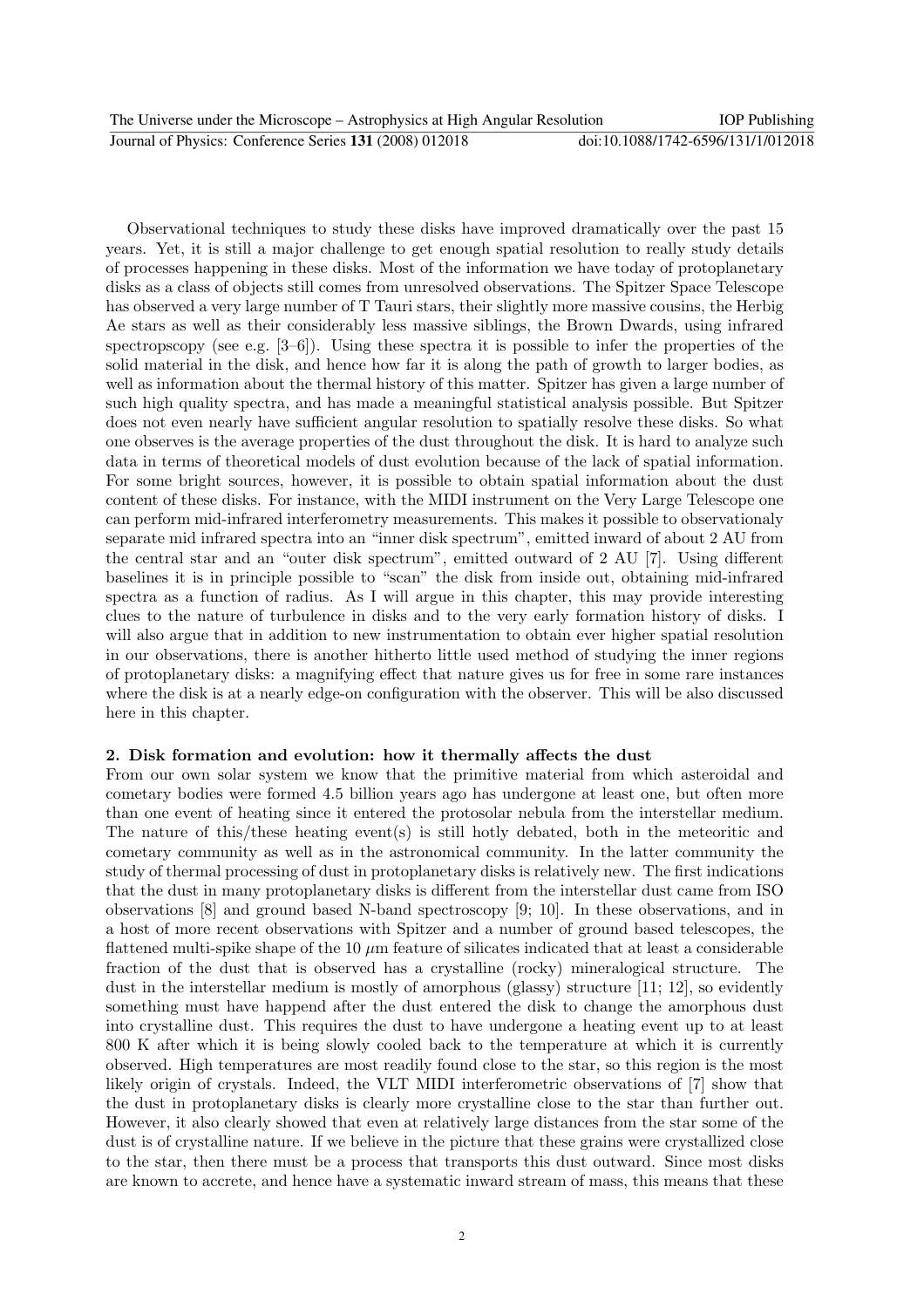grains must have been able to "swim upstream" against the flow of matter to the locations they are found now. Turbulent mixing may provide such a mechanism [13; 14], but the efficiency of this depends strongly on the nature of the turbulence, as we shall demonstrate below. Perhaps a more efficient mechanism is related to the realization long ago that the radial motion of gas in an accreting disk may vary as a function of height: As [15] found out, in an accretion disk the matter in the surface layers indeed flows inward, but the matter in the midplane tends to flow outward. The net accretion rate is the difference of the inward flow to the outward flow. If this is indeed what happens in turbulent accretion disks, then thermally processed minerals can be easily and efficiently transported to large radii, and a small residual vertical mixing between the inward movig surface layer and the outward moving midplane layer then transports some crystals to the surface where they can be osberved [16].

However, if we go back in time to the very early phases of the evolution of the disk, when it was still being fed by infalling matter from the collapsing envelope, we may expect yet another mechanism for transporting matter outward, in addition to the mixing and layered inflow-outflow: the disk spreading mechanism [17].

In our simple model of disk formation and evolution we model the evolution of the surface density of the disk $\Sigma(r, t)$  as a function of time. We assume that the disk is continually fed by matter from the infalling envelope, yielding a source term in the continuity equation for  $\Sigma(r, t)$ which we denote as  $\sigma(r, t)$ . The standard equation for the evolution of the surface density profile is then (see  $[18]$ ):

$$
\frac{\partial \Sigma}{\partial t} - \frac{3}{r} \frac{\partial}{\partial r} \left[ \sqrt{r} \frac{\partial}{\partial r} \left( \Sigma \nu \sqrt{r} \right) \right] = \sigma \tag{1}
$$

where  $\nu$  is the effective viscosity of the disk, which is likely due to magneto-rotational turbulence. It is typically written in terms of the  $\alpha$ -prescription:  $\nu = \alpha c_s^2 / \Omega_K$ , where  $c_s = \sqrt{k_B T / \mu m_p}$  is the isothermal sound speed of the disk at that radius,  $\Omega_K = \sqrt{GM_*/r^3}$  is the Kepler frequency, and  $\alpha$  is a tuning parameter typically taken to be  $\alpha = 0.01$ . For the infall rate  $\sigma(r, t)$  we take a simple recipe created from a combination of the Shu model [19] for obtaining the accretion rate of the envelope onto the disk and the Ulrich model [20] for how this matter is distributed over the disk surface. Details are described in [17] and [21] (see also [22]).

In Fig. 1-Left the evolution of the surface density is shown for a model with initial cloud mass of 2.5 $M_{\odot}$ , and rotation rate of  $\Omega = 1 \times 10^{-14}$ s<sup>-1</sup>. The star that is formed is a Herbig Ae star with an assumed effective temperature  $T_* = 10,000$  K and luminosity  $L_* = 50$  L<sub>☉</sub>. The infall phase lasts about 1 Myr. As one can see from the figure, during this time the disk is continually fed with fresh material, keeping the surface density inward of about 20 AU roughly constant. But during this time the disk is clearly spreading beyond this radius, and even after the infall has stopped and the disk mass decays the disk is still spreading. In the model we present here we do not include effects of photoevaporation, which certainly may affect the long term evolution of the disk. This will be done in near-future work.

In any case, it is clear that the spreading of the disk continuously pushes material toward larger radii, while at the same time most of the matter that falls onto the disk is conveyed to the star. During the infall phase the stagnation point, the radius separating the inflowing disk material and the outflowing disk material, is close to the centrifugal radius of the infalling matter. The centrifugal radius is the radius within which most of the infalling matter falls onto the disk. This radius increases with time according to the Ulrich model for a rigidly rotating core, and the stagnation point increases with it. So what happens is that most of the matter that falls onto the star is rapidly transported onto the star while some is pushed outward to absorb the angular momentum that the accreting matter is losing.

Once the infall phase is over, and the disk becomes visible to the observer and not enshrouded anymore by infalling the envelope material, the disk continues to accrete, albeit at a lower rate. This accretion still pushes the outer regions of the disk outward, as angular momentum still needs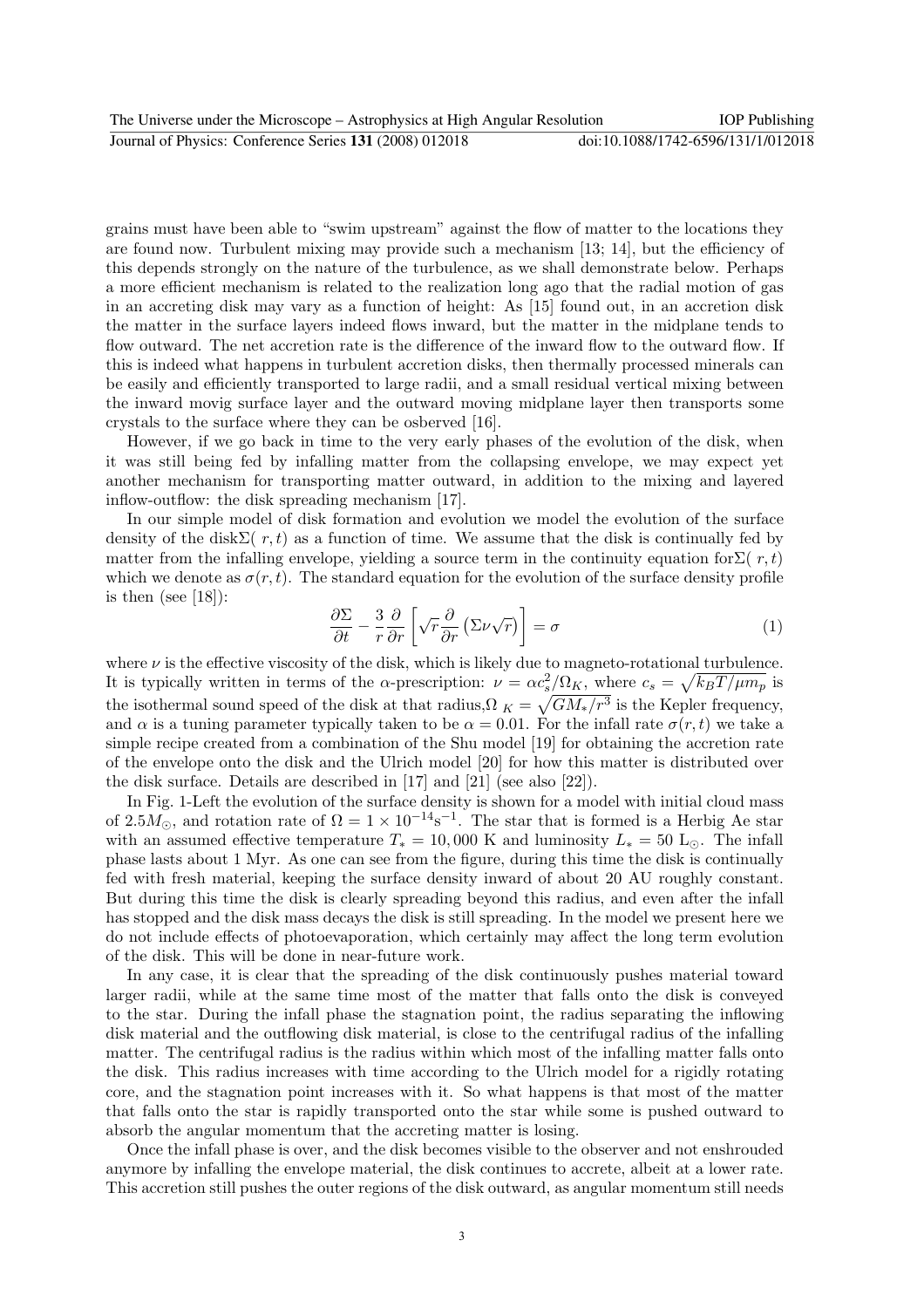

Figure 1. Left: The surface density as a function of radius for different times after the onset of the collapse of the parent molecular cloud core. Right: The crystallinity of dust (fraction of dust that is thermally processed) as a function of radius for different times.

to be absorbed to continue the accretion process. The stagnation point now moves outward slower than before, but it moves outward faster than the disk material. In other words, the stagnation point overtakes the matter. This means that a package of gas that initially is pushed outward will at some point be overtaken by the stagnation point and start moving inward again and accrete onto the star. The further out the gas package is at the end of the infall phase, the longer it moves outward before it turns around and move inward again, and hence the further out it reaches before turning back.

The critical idea here is that if the angular momentum of the parent molecular cloud core is low, then most matter falls onto the disk close to the star, and gets thermally processed. Some of this matter is then pushed toward large radii, and this matter makes up what is later identified as the "protoplanetary disk". In Fig. 1-Right one sees that in such a case all the matter in the disk is initially thermally processed (the dust is crystalline), even the matter that ends up far away from the star. Only shortly before the end of the infall phase, in this particular model, the disk has cooled down enough around 10 AU that new material entering the disk at that location is not immediately turned into crystalline material. In this late phase of infall the disk is replenished with amorphous material. Had the rotation rate of the parent cloud been slower, then this late phase of amorphous replenishment may not have taken place and all the disk would have been thermally processed. For larger rotation rate of the parent cloud less of the disk material would have been processed, since more material falls onto the colder outer disk regions.

In the picture we sketch here (see Fig. 2) the degree of processing of the dust in the disk as seen at a few Myr after the onset of the collapse of the parent cloud core, depends on the parameters of the parent cloud core. Therefore, the degree of crystallinity we observe may tell us something about the evolutionary history of the disk.

### 3. The nature of the turbulence in the disk

In the previous section we saw that the average crystallinity of the disk is, in our model, set by the history of the disk. But as seen in Fig. 1-Right there is also a well-defined slope of the crystallinity curve as it drops from 1 down to  $\sim$ 0.2, and this slope steepness does not change with time (only the location of the slope changes). This is a result of radial mixing [13; 14]. What it says is that in addition to the redistribution of crystals through disk spreading there is still the more familiar radial mixing process operating in the disk. The reason why this affects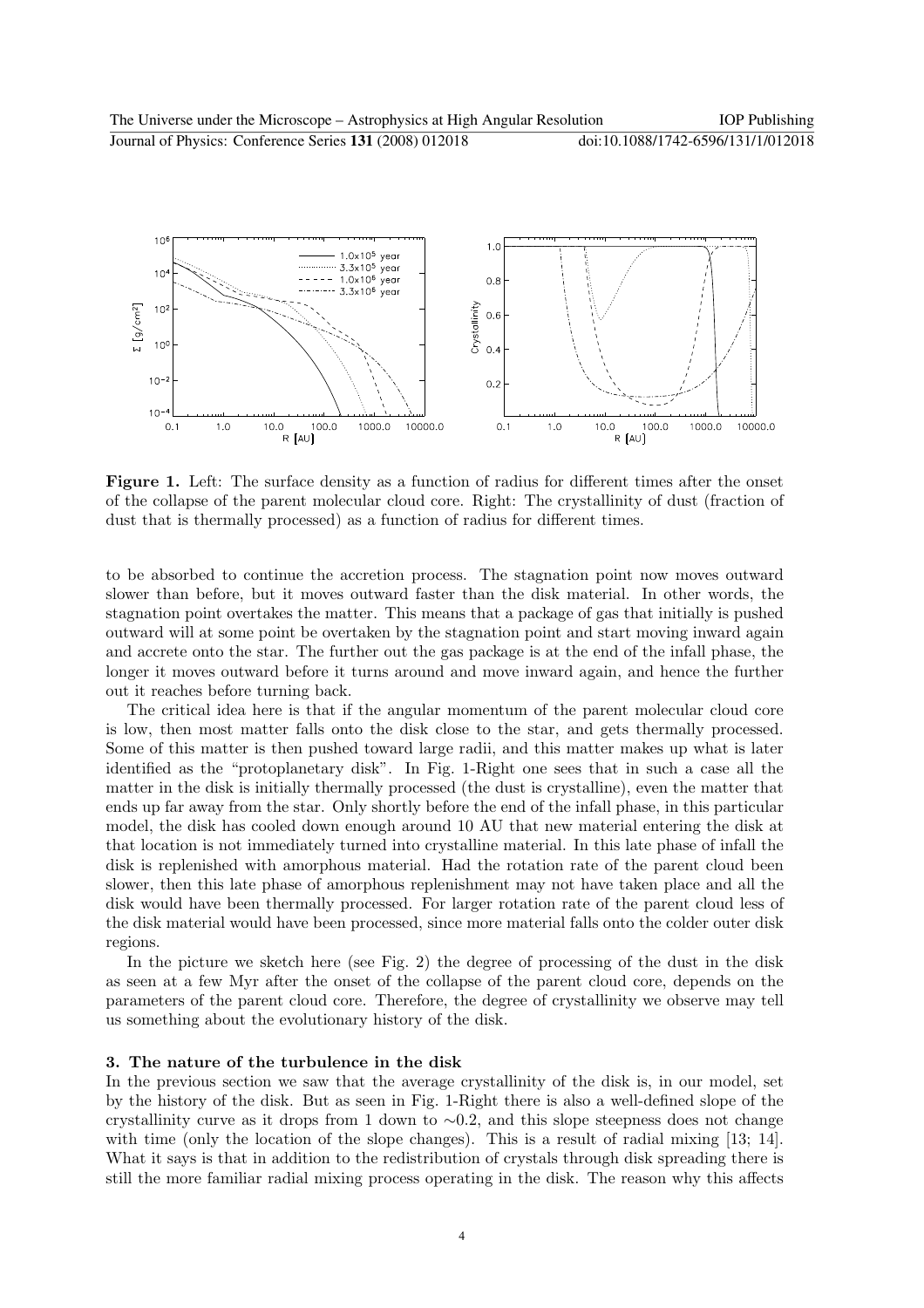

Figure 2. Cartoon of how the angular momentum of the infalling matter affects the crystallinity of the resulting disk. Left: low angular momentum of parent cloud. Right: high angular momentum of parent cloud.



Figure 3. The abundance of crystals (thermally processed dust) as a function of radius in the disk for several different ratios  $Pt=D/\nu$ . The base value is the value of the crystallinity inherited from the early phases of disk evolution (see Section 2).

the results is that inward of about 1 to 3 AU the disk is warm enough to crystallize all the dust, even long after the infall phase. So even in the late phases there is a continuous new production of crystals in the very inner disk regions, and radial mixing will mix them outward. The slope of the outward mixing depends, however, on the nature of the turbulence. It was described by [23] that a contaminant being injected into the disk at some location and at a constant rate, will swim upstream due to turbulent mixing, but its abundance will naturally decay with distance upstream. The resulting abundance of this contaminant will follow a powerlaw which can be computed analytically [24], see Fig. 3. In this paper it was investigated whether it is possible to measure this powerlaw slope and thus learn about the nature of the turbulence. The idea is that the slope depends uniquely on the ratio of the turbulent viscosity coefficient  $\nu$  and the turbulent mixing coefficient D. It does *not* depend on the strength of the turbulent mixing D alone. If one disk has strong mixing and strong accretion (large D and  $\nu$ ) and another has weak mixing and weak accretion (small D and  $\nu$ ) they can still both have the same slope of the crystallinity as long as their ratio D/ν is the same. So by measuring the slope one can determine the *nature* of the turbulence instead of its strength. This ratio  $Pt=D/\nu$  is an important parameter for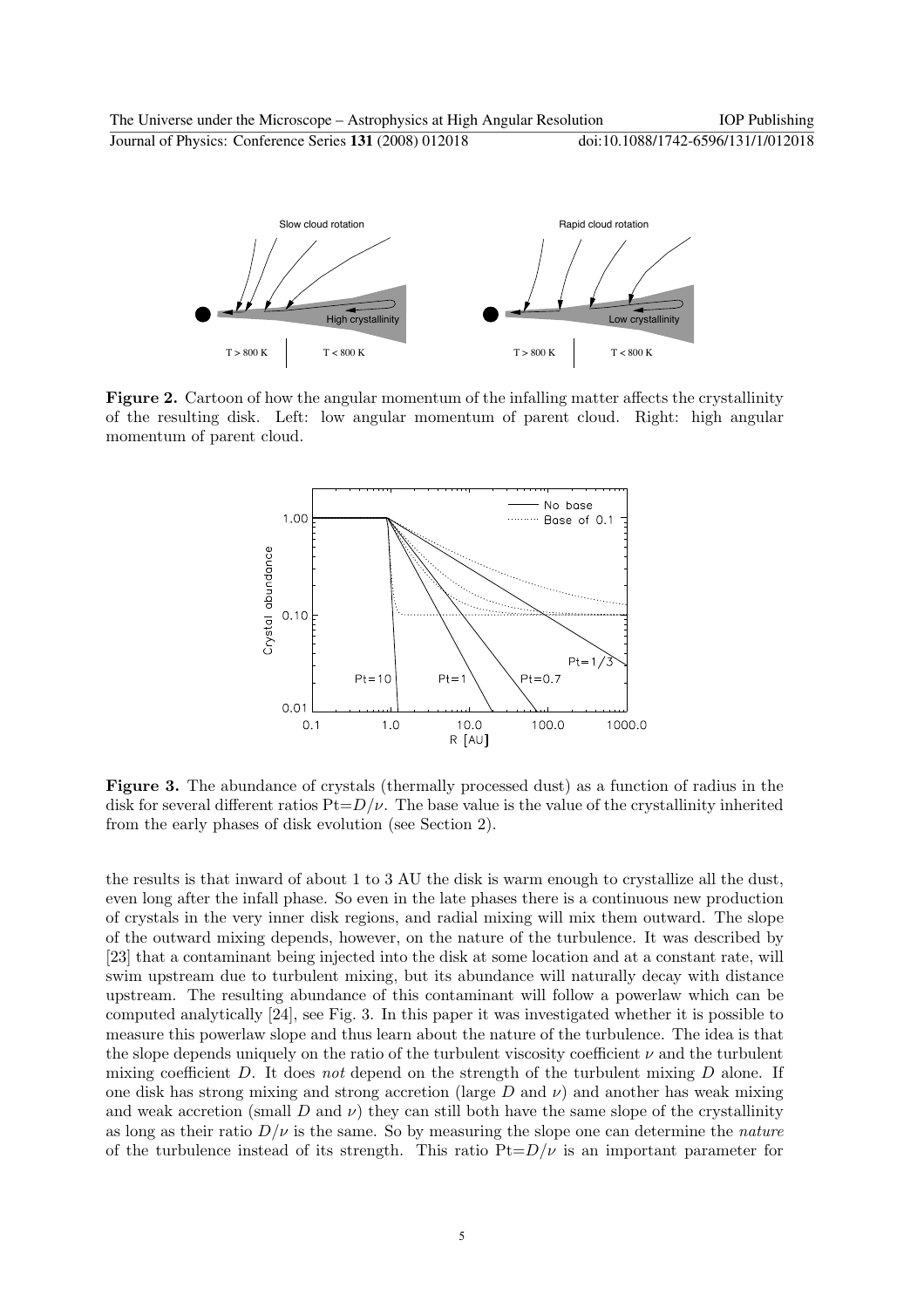

Figure 4. Local disk mid-infrared spectra as a function of radial coordinate r. In practice one does not measure such spectra with an interferometer: instead one measures "correlated spectra" and "uncorrelated spectra". But with some effort and sufficient baselines these can be translated into local spectra. The main issue here is that one can see that depending on the ratio of mixing and viscosity Pt=  $D/\nu$  the change of the spectra as a function of radius are different.

theories of planet formation<sup>1</sup>. In Fig. 4 it is shown how the local (spatially resolved) N-band spectrum of a disk looks at different radii, for four different values of Pt. It shows that while it may be difficult to make very accurate "measurements" of Pt, it is certainly possible to find hints of the rough value of Pt in measurements using mid-infrared interferometry measurements with e.g. MIDI.

#### 4. Near-edge-on disks as magnifying glasses

Now let us switch to a very different kind of high-angular resolution observation, one than can be made with low-angular resolution instrumentation. The idea is to let Nature magnify our object of interest for us. The mechanism operates if a spatially unresolved disk source is embedded in an environment of low density dusty ambient gas, for instance the material of the giant molecular cloud in which the star+disk source resides, and if this disk is edge-on or nearly edge-on. Radiation from the star can now light up this circumstellar material as scattered light in the optical and/or near infrared, or as emission from quantum heated grains/molecules such as polycyclic aromatic hydrocarbons (PAHs). The size of this emitting region can be tens to hundreds times as large as the radius of the disk, and this glow can therefore, if bright enough, be clearly observed and spatially resolved by telescopes such as Spitzer or the ISAAC instrument on the VLT. In the absense of a disk and assuming the ambient matter to be either spherically symmetric around the star or homogeneous, this glow will be a spherically symmetric nebula around the star with a brightness that drops as a powerlaw steeper than or equal to  $R^{-1}$ . If, however, a (nearly) edge-on, but spatially unresolved, disk is placed around this star, then this disk blocks the stellar light in (near-) equatorial direction, and hence there will be a wedge-like shadow in the surrounding reflection/PAH-excitation nebula. This wedge will extend out to very large distances from the star, basically out to the radius where the brightness of the otherwise

<sup>1</sup> Here we use the symbol Pt, the Prandtl number, for the ratio of *mass* diffusion over viscosity. Originally the Prandtl number was defined as the *heat* diffusion over viscosity. The mass diffusion over viscosity is also sometimes called the Schmidt number, but also this definition is not always unique.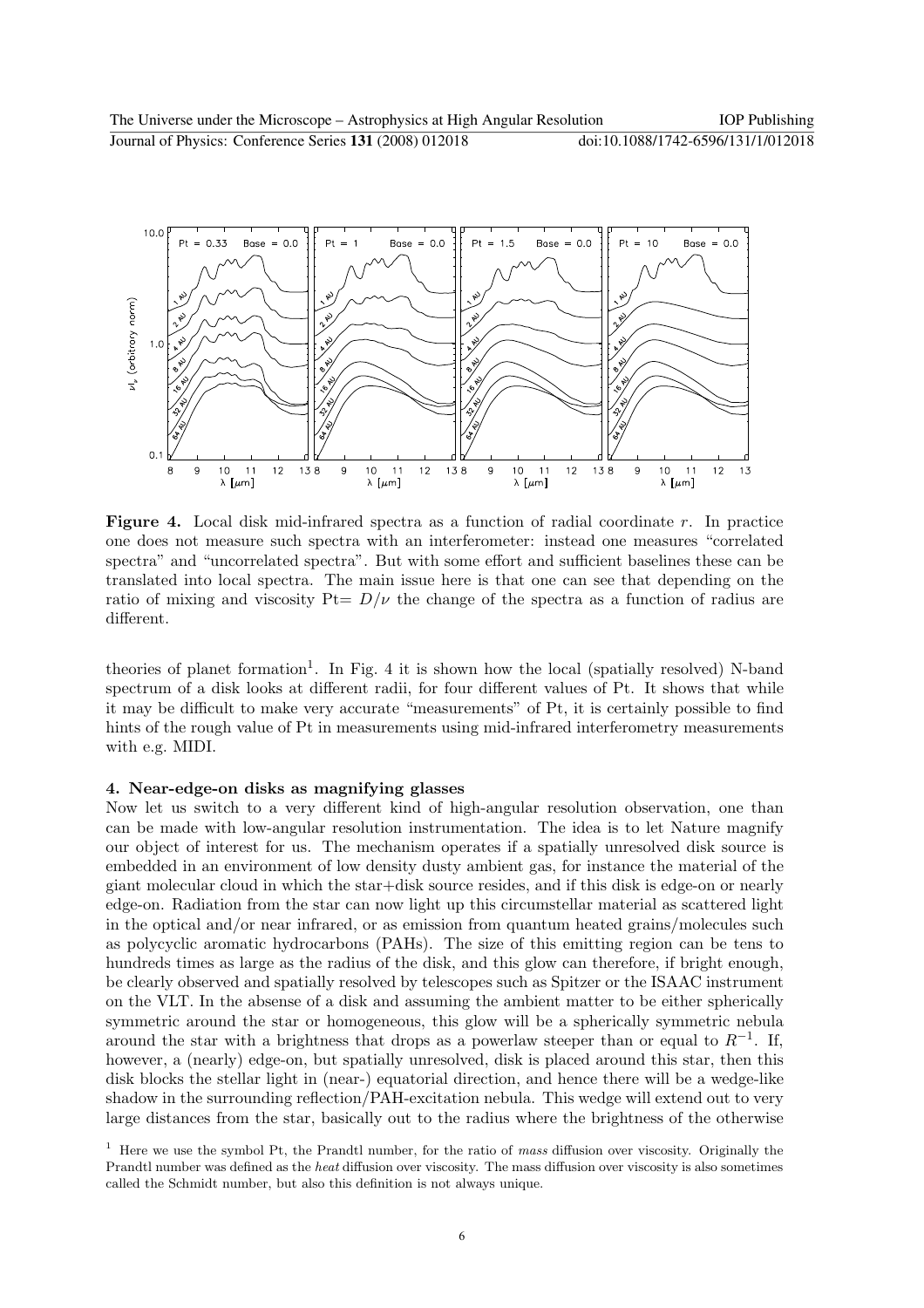

Figure 5. The reflection nebula around the source CK 3 in Serpens, JHK<sub>s</sub> color composite. Left: observations with VLT ISAAC. Right: model of projection. In the model the disk is too small to be spatially resolved, but the wedge-like shadow is seen.

spherical nebulosity will drop below the background brightness. In this way even a tiny disk of, say, 10 AU size can cast a shadow that is 10,000 AU in radius. We studied this effect in two papers: [25] for a scattered light reflection nebulae surrounding two stars star and [26] for a PAH nebula around the star VV Serpens. For the source CK3 in Serpens we show in Figure 5 the observed image and the model image.

What does this tell us scientifically? The depth of the shadow, i.e. how black is the shadow wedge, tells us about the optical depth of the disk through the midplane at the relevant stellar wavelengths, if this is lower than a few. For optically very thick disks scattered light off the disk surface and/or of the ambient medium itself can "fill in" part of the shadowed wedge. This is, however, expected to be a rather weak effect, meaning that one cannot expect to fill the shadow in by, say, 50%. If the shadow is very shallow then there might be one or more other sources of photons which are outside of the system and hence do not experience shadowing by the disk. Another way to fill in the shadow is simply foreground emission.

Now suppose we have a rather deeply shadowed wedge in a nebula around a star. By studying the sharpness of the shadow we can derive constraints on the optical depth of the disk. The idea is this: Les us measure the optical depth  $\tau$  of stellar radiation (for scattering: the wavelength at which you observe, while for PAHs: the wavelength of the PAH-exciting radiation) along a radially outward pointing ray from the star out to infinity at a given angle with the midplane of the disk  $\phi$  (where  $\phi = 0$  means a ray along the midplane and  $\phi = \pi/2$  means a ray along the polar axis). Now plot this optical depth as a function of  $\phi$ . For a marginally optically thick disk the function  $\exp(-\tau(\phi))$ , which indicates the depth of the shadow, will be a function that gradually goes from some low value at  $\phi = 0$  to  $\phi = 1$  for  $\phi \gg 0$ . The shadow wedge will therefore have fuzzy edges. If, on the other hand, the disk is very optically thick then the function  $\exp(-\tau(\phi))$  will have value 0 near the midplane and then rapidly rises to 1 at some angle  $\phi > 0$ . The resulting shadow will be sharp. The sharpness of the shadow of the wedge is therefore a measure of the optical depth of the disk, or in other words of the amount of small opacity-bearing dust grains still in the disk. In fact, this often can then be contrasted to the infrared spectrum from the source. If the disk is expected to be very optically thick because of a sharp edge of its wedge-like shadow, then in the infrared spectrum we would expect to find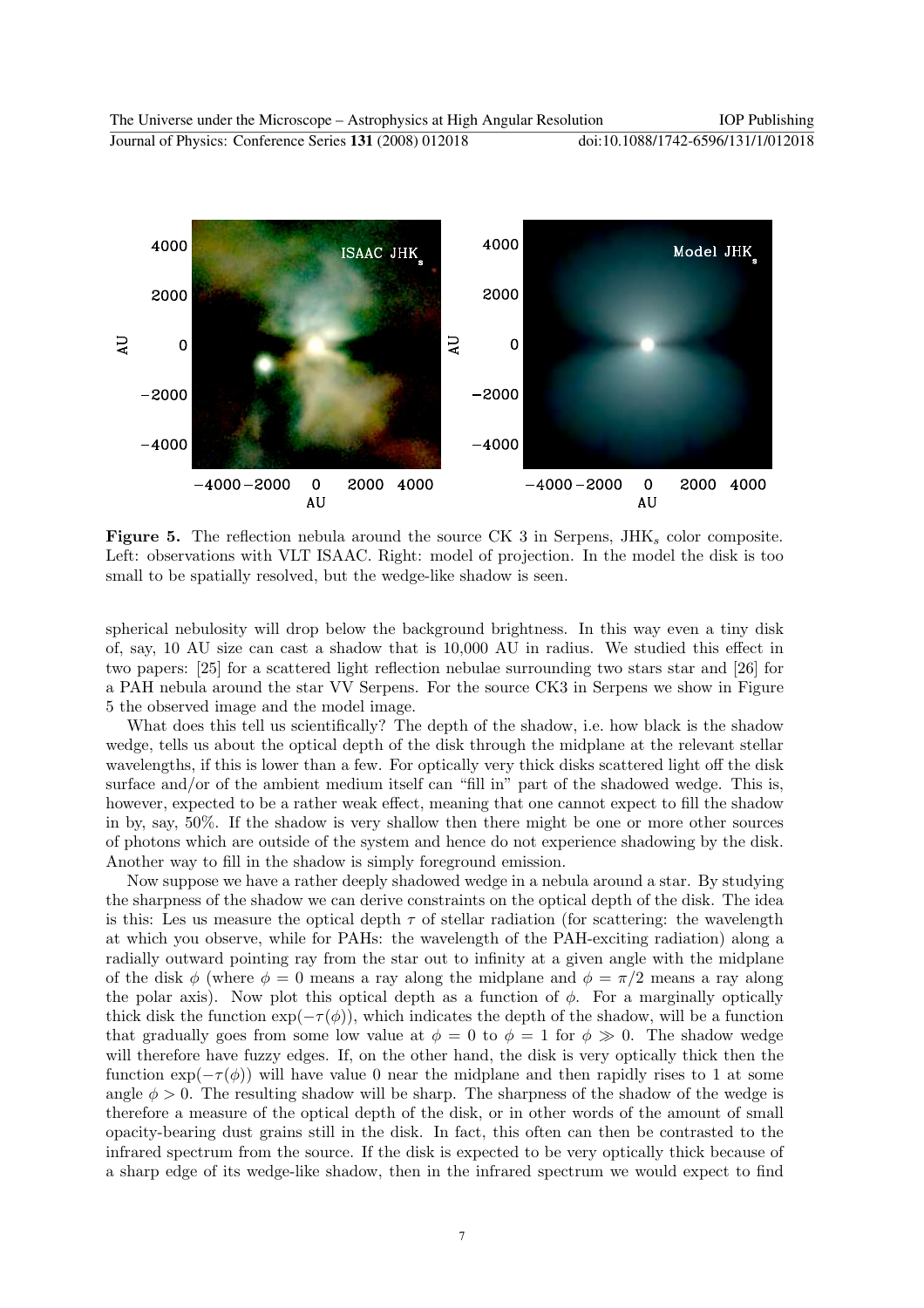| The Universe under the Microscope – Astrophysics at High Angular Resolution |                                    | <b>IOP</b> Publishing |
|-----------------------------------------------------------------------------|------------------------------------|-----------------------|
| Journal of Physics: Conference Series 131 (2008) 012018                     | doi:10.1088/1742-6596/131/1/012018 |                       |

for instance the 10  $\mu$ m silicate feature in absorption. As shown in [25] this combination can put severe constraints on the disk model. In that paper we found that for the source CK3 the relative sharpness of the wedge required optical depths that were not small enough to prevent the 10  $\mu$ m feature to go in absorption. The infrared spectrum, however, showed clearly a strong feature in emission. This severely limited our options for parameters, and in fact a perfect fit was not even possible and we are still left with this unsolved puzzle. If the wedge would have been of a truly large disk seen nearly edge-on then this problem would, however, not be easily solved either.

#### 5. Conclusions

In this chapter we have presented two issues. First, we show that the observable levels of crystallinity of the dust in disks can tell something about the history of these disks as well as about the nature of the turbulence in the disk. For both high spatial resolution observations are necessary that make it possible to measure the abundance of crystals at different locations in the disk. Infrared interferometry in the mid-infrared is ideal for this. Secondly we show that, in certain special circumstances, Nature itself provides us with an interesting magnifying glass: the projections of nearly edge-on disks into their surroundings. The study of these wedgelike projections can lead to interesting information about the optical depth of the disk, which is linked to the question how much of the dust is still present in the disk and if the planet formation process has already ended or not.

# References

- [1] Natta A, Testi L, Calvet N, Henning T, Waters R and Wilner D 2007 *Protostars and Planets V* ed Reipurth B, Jewitt D and Keil K pp 767–781
- [2] Setiawan J, Henning T, Launhardt R, Müller A, Weise P and Kürster M 2008 *Nature* 451 38–41
- [3] Furlan E, Hartmann L, Calvet N, D'Alessio P, Franco-Hernández R, Forrest W J, Watson D M, Uchida K I, Sargent B, Green J D, Keller L D and Herter T L 2006 *ApJS* 165 568–605 (*Preprint* arXiv:astro-ph/0608038)
- [4] Kessler-Silacci J, Augereau J C, Dullemond C P, Geers V, Lahuis F, Evans N J, van Dishoeck E F, Blake G A, Boogert A C A, Brown J, Jørgensen J K, Knez C and Pontoppidan K M 2006 *ApJ* 639 275–291
- [5] Bouwman J, Henning T, Hillenbrand L A, Meyer M R, Pascucci I, Carpenter J, Hines D, Kim J S, Silverstone M D, Hollenbach D and Wolf S 2008 *ArXiv e-prints* 802 (*Preprint* 0802.3033)
- [6] Sicilia-Aguilar A, Hartmann L W, Watson D, Bohac C, Henning T and Bouwman J 2007 *ApJ* 659 1637–1660 (*Preprint* arXiv:astro-ph/0701321)
- [7] van Boekel R, Min M, Leinert C and Waters L B F M e a 2004 *Nature* 432 479–482
- [8] Bouwman J, de Koter A, van den Ancker M E and Waters L B F M 2000 *A&A* 360 213–226
- [9] Honda M, Kataza H, Okamoto Y K, Miyata T, Yamashita T, Sako S, Takubo S and Onaka T 2003 *ApJL* 585 L59–L63
- [10] Meeus G, Sterzik M, Bouwman J and Natta A 2003 *A&A* 409 L25–L29
- [11] Kemper F, Vriend W J and Tielens A G G M 2004 *ApJ* 609 826–837
- [12] Kemper F, Vriend W J and Tielens A G G M 2005 *ApJ* 633 534–534
- [13] Gail H P 2001 *A&A* 378 192–213
- [14] Bockelée-Morvan D, Gautier D, Hersant F, Huré J M and Robert F 2002 *A&A* 384 1107– 1118